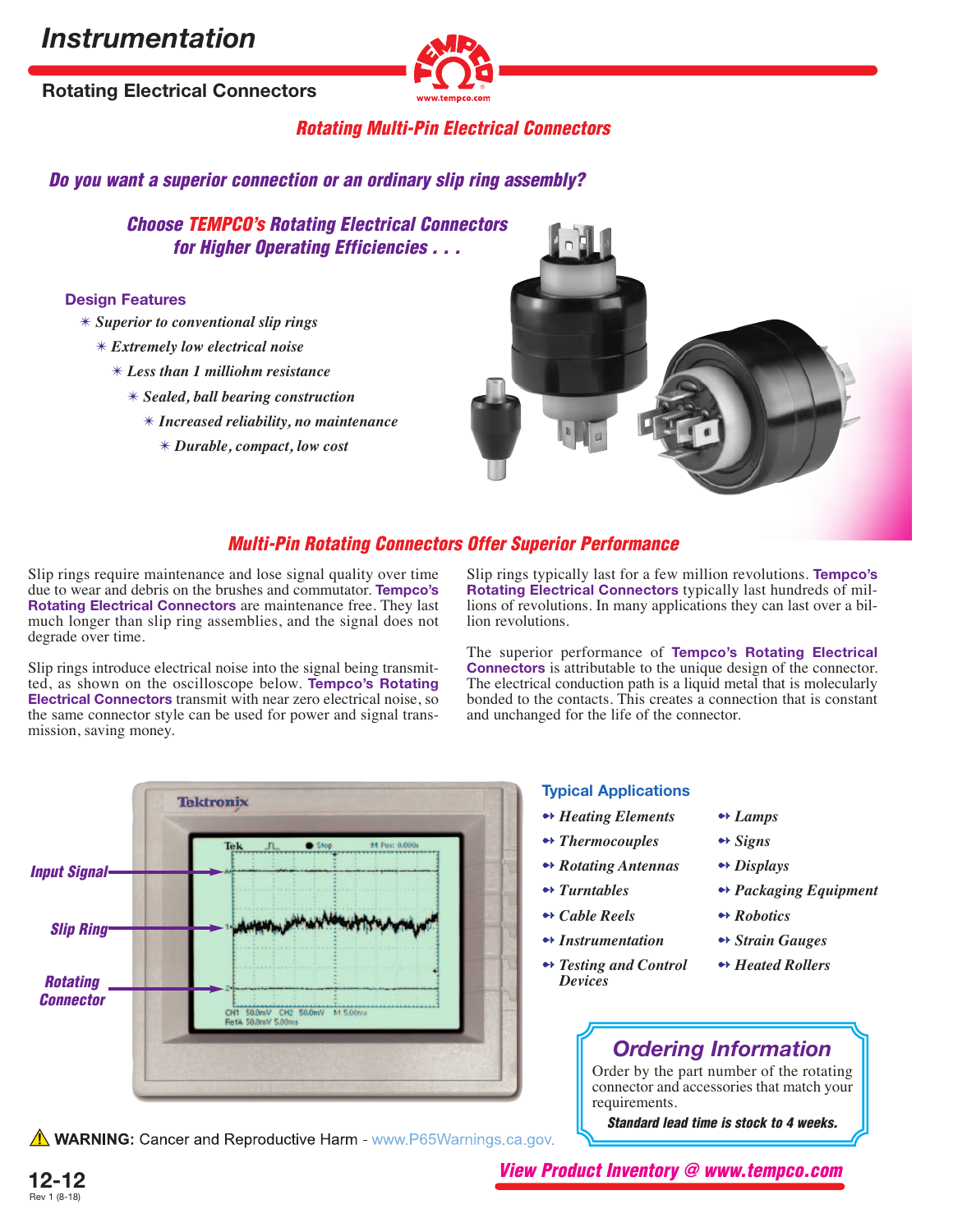# *Instrumentation*



# **Rotating Electrical Connectors**

# **SINGLE CONDUCTOR**

|                                                                                                                                                                                                                                                                                                                                            |            | 1 Conductor, 10 Amp            |                         |                                        |                                |                                     |                       |                                           |                                                | <b>Model 110</b>              |
|--------------------------------------------------------------------------------------------------------------------------------------------------------------------------------------------------------------------------------------------------------------------------------------------------------------------------------------------|------------|--------------------------------|-------------------------|----------------------------------------|--------------------------------|-------------------------------------|-----------------------|-------------------------------------------|------------------------------------------------|-------------------------------|
| Part No.                                                                                                                                                                                                                                                                                                                                   | Conductors | <b>Description</b>             | <b>VOLTAGE</b><br>AC/DC | <b>AMP RATING</b><br><b>AT 240 VAC</b> | <b>MAX FREQ.</b><br><b>MHz</b> | <b>CONTACT</b><br><b>RESISTANCE</b> | MAX OP.<br><b>RPM</b> | <b>TEMPERATURE</b><br>Max.F(C) / Min.F(C) | <b>ROTATION</b><br>Torque (gm-cm)   SEPARATION | <b>CIRCUIT</b>                |
| <b>MER00110</b>                                                                                                                                                                                                                                                                                                                            |            | Standard Model                 | N/A                     | 10                                     | 200                            | $\langle \text{lm}\Omega \rangle$   | 3600                  | $140(60)/-20(-29)$                        | 35                                             | N/A                           |
| <b>MER00112</b>                                                                                                                                                                                                                                                                                                                            |            | <b>Stainless Steel Bearing</b> | N/A                     | 10                                     | 200                            | $\langle \text{lm}\Omega \rangle$   | 3600                  | $140(60)/-20(-29)$                        | 35                                             | N/A                           |
| <b>MER00113</b>                                                                                                                                                                                                                                                                                                                            |            | Low Torque                     | N/A                     | 10                                     | 200                            | $\langle \text{lm}\Omega \rangle$   | 1200                  | $140(60)/-20(-29)$                        | 10                                             | N/A                           |
| <b>ACCESSORIES</b><br>662<br>.562<br>.240<br>(14.3)<br>(6.1)<br>(16.8)<br><b>MER90002</b> one-<br>MER90003 one-contact<br>receptacle w/ 6" wire<br>⊲ ≘<br>contact receptacle<br>1.0.0.0.L<br><b>MER90001</b> one-<br>S<br>contact cap w/solder lug<br>6 - 32 thread<br>with hex nut<br><b>MER90004</b> ring terminal $(12-10 \text{ AWG})$ |            |                                |                         |                                        |                                |                                     |                       |                                           |                                                |                               |
| Inch<br>Receptacle used for mounting to rotating device.<br>(mm)<br>Accessories required for wire connections. Order separately.                                                                                                                                                                                                           |            |                                |                         |                                        |                                |                                     |                       |                                           |                                                |                               |
|                                                                                                                                                                                                                                                                                                                                            |            | <b>Conductor, 10 Amp</b>       | <b>VOLTAGE</b>          | AMP RATING                             | MAX FREQ. CONTACT              |                                     | MAX OP.               | <b>TEMPERATURE</b>                        | <b>ROTATION</b>                                | Model 110-T<br><b>CIRCUIT</b> |

| Part No.        | <b>Conductors</b>                          | <b>Description</b>                                                                                                      | AC/DC | <b>AT 240 VAC</b> | <b>MHz</b>                                                   | <b>RESISTANCE</b>                 | <b>RPM</b> | Max.F(C) / Min.F(C)                     | Torque (gm-cm)                                               | <b>SEPARATION</b> |
|-----------------|--------------------------------------------|-------------------------------------------------------------------------------------------------------------------------|-------|-------------------|--------------------------------------------------------------|-----------------------------------|------------|-----------------------------------------|--------------------------------------------------------------|-------------------|
| <b>MER00111</b> |                                            | <b>Standard Model</b>                                                                                                   | N/A   | 10                | 200                                                          | $\langle \text{lm}\Omega \rangle$ | 3600       | $140(60)$ /-20(-29)                     | 35                                                           | N/A               |
| <b>MER00115</b> | 1                                          | Stainless Steel Bearing                                                                                                 | N/A   | 10                | 200                                                          | $\langle \text{lm}\Omega \rangle$ | 3600       | $140(60)$ /-20(-29)                     | 35                                                           | N/A               |
| <b>MER00114</b> |                                            | Low Torque                                                                                                              | N/A   | 10                | 200                                                          | $\langle \text{lm}\Omega \rangle$ | 1200       | $140(60)/-20(-29)$                      | 10                                                           | N/A               |
|                 | <b>MER90002</b> one-<br>contact receptacle | <b>ACCESSORIES</b><br>MER90003 one-contact<br>receptacle w/ 6" wire<br>Receptacle used for mounting to rotating device. |       |                   | <b>B.B.B.B.</b><br>MER90001 one-contact<br>cap w/ solder lug | <b>CONTRACTOR</b>                 | Inch       | .562<br>.240<br>(14.3)<br>(6.1)<br>typ. | .662<br>(16.8)<br>$\exists$<br>◁<br>$10-1$<br>$\overline{ }$ |                   |
|                 |                                            | Accessories required for wire connections. Order separately.                                                            |       |                   | (mm)                                                         |                                   |            |                                         |                                                              |                   |

| Part No.        | <b>Conductors</b> | <b>Description</b>                                                              | <b>VOLTAGE</b><br>AC/DC | <b>AMP RATING</b><br><b>AT 240 VAC</b> | <b>MAX FREQ.</b><br><b>MHz</b> | <b>CONTACT</b><br><b>RESISTANCE</b> | MAX OP.<br><b>RPM</b> | <b>TEMPERATURE</b><br>Max.F(C) / Min.F(C)                            | <b>ROTATION</b><br>Torque (gm-cm) | <b>CIRCUIT</b><br><b>SEPARATION</b> |
|-----------------|-------------------|---------------------------------------------------------------------------------|-------------------------|----------------------------------------|--------------------------------|-------------------------------------|-----------------------|----------------------------------------------------------------------|-----------------------------------|-------------------------------------|
| MER01250        |                   | <b>Standard Model</b>                                                           | N/A                     | 250                                    | 200                            | $\langle \text{lm}\Omega \rangle$   | 1200                  | $140(60)$ /-20(-29)                                                  | 250                               | N/A                                 |
| <b>MER01251</b> |                   | <b>Stainless Steel Bearing</b>                                                  | N/A                     | 250                                    | 200                            | $\langle \text{lm}\Omega \rangle$   | 1200                  | $140(60)/-20(-29)$                                                   | 250                               | N/A                                 |
| MER01252        |                   | Metric Thread $(10 \times 1.5)$                                                 | N/A                     | 250                                    | 200                            | $\langle \text{lm}\Omega \rangle$   | 1200                  | $140(60)$ /-20(-29)                                                  | 250                               | N/A                                 |
| <b>MER01253</b> |                   | Metric Thread &<br><b>Stainless Steel Bearing</b>                               | N/A                     | 250                                    | 200                            | $\langle \text{lm}\Omega \rangle$   | 1200                  | $140(60)$ /-20(-29)                                                  | 250                               | N/A                                 |
| <b>MER01254</b> |                   | <b>Stainless Steel</b><br>Body & Bearing                                        | N/A                     | 250                                    | 200                            | $\langle \text{lm}\Omega \rangle$   | 1200                  | $140(60)$ /-20(-29)                                                  | 250                               | N/A                                 |
| <b>MER01255</b> |                   | Metric Thd., Stainless<br>Steel Body & Bearing                                  | N/A                     | 250                                    | 200                            | $\langle \text{lm}\Omega \rangle$   | 1200                  | $140(60)$ /-20(-29)                                                  | 250                               | N/A                                 |
|                 |                   | <b>ACCESSORIES</b>                                                              |                         |                                        |                                |                                     |                       | $-70$                                                                | 1.100                             | .81                                 |
|                 |                   | <b>MER90106</b><br><b>Boot Kit</b><br>For dust and<br>splash protection<br>IP51 |                         | Inch<br>(mm)                           | 1.246<br>(31.6)                |                                     |                       | (17.8)<br>3/8-16 thd. typ.<br>(10x1.5) Metric MER01252 and MER001253 | (27.9)<br>∥4≗<br>250<br>≕         | -<br>(20.6)                         |

**(800) 323-6859 • Email: sales@tempco.com**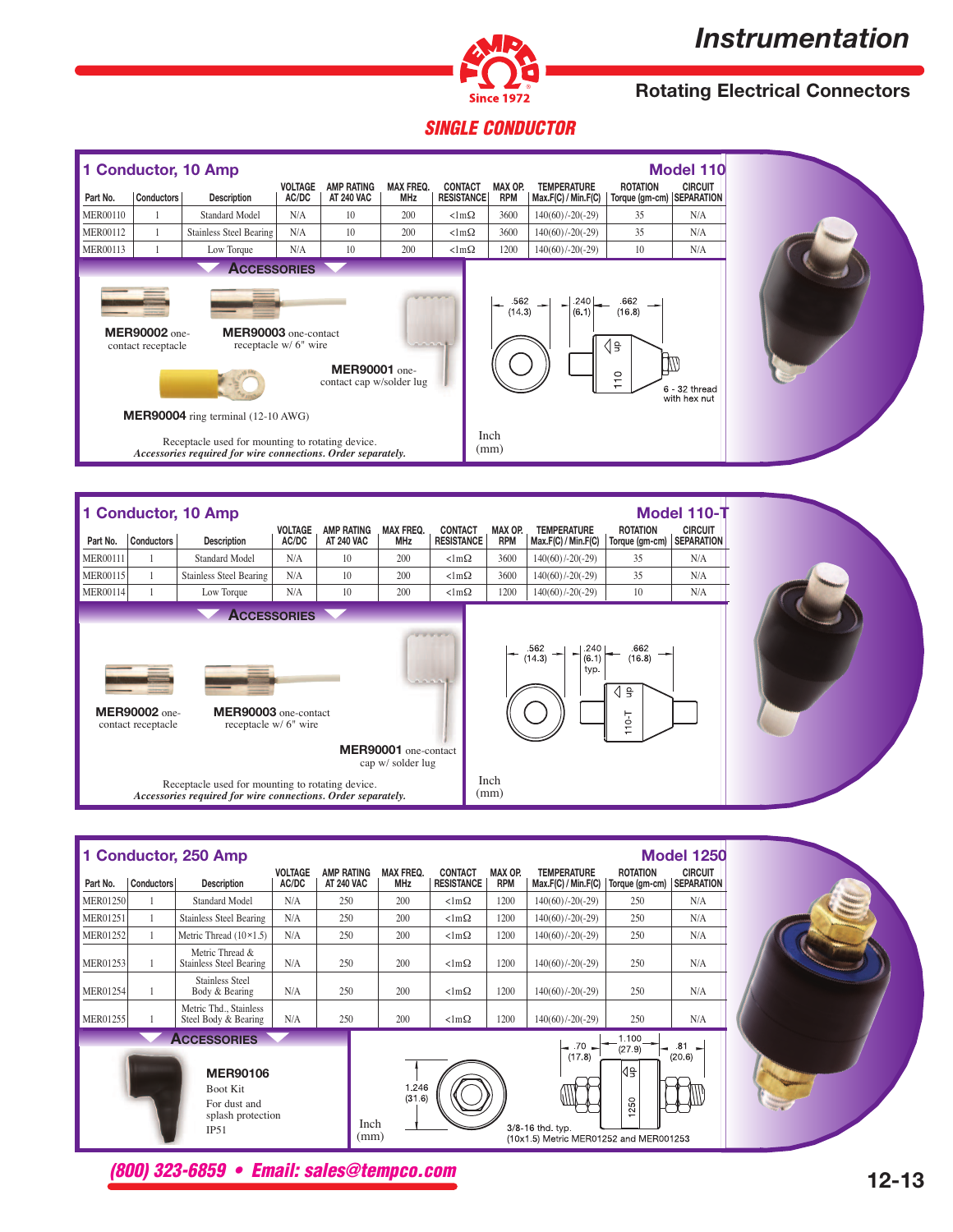## **Rotating Electrical Connectors**



## **2 & 3 CONDUCTORS**



|                                                                      |                                                                                                                                  | 2 Conductors, 4 Amp                        |                         |                                                   |                                |                                     |                       |                                                    |                                            | <b>Model 205</b>                    |
|----------------------------------------------------------------------|----------------------------------------------------------------------------------------------------------------------------------|--------------------------------------------|-------------------------|---------------------------------------------------|--------------------------------|-------------------------------------|-----------------------|----------------------------------------------------|--------------------------------------------|-------------------------------------|
| Part No.                                                             | <b>Conductors</b>                                                                                                                | <b>Description</b>                         | <b>VOLTAGE</b><br>AC/DC | <b>AMP RATING</b><br><b>AT 240 VAC</b>            | <b>MAX FREQ.</b><br><b>MHz</b> | <b>CONTACT</b><br><b>RESISTANCE</b> | MAX OP.<br><b>RPM</b> | <b>TEMPERATURE</b><br>Max.F(C) / Min.F(C)          | <b>ROTATION</b><br>Torque (gm-cm)          | <b>CIRCUIT</b><br><b>SEPARATION</b> |
| <b>MER00205</b>                                                      | 2                                                                                                                                | <b>Standard Model</b>                      | $0 - 250$               | 4                                                 | 200                            | $\langle \text{lm}\Omega \rangle$   | 2000                  | 140(60)/45(7)                                      | 75                                         | $>25M\Omega$                        |
| <b>MER00208</b>                                                      | $\overline{2}$                                                                                                                   | <b>Stainless Steel Bearing</b>             | $0 - 250$               | $\overline{4}$                                    | 200                            | $\langle \text{lm}\Omega \rangle$   | 2000                  | 140(60)/45(7)                                      | 75                                         | $>25M\Omega$                        |
| MER00207                                                             | $\overline{2}$                                                                                                                   | Low Torque/Low Temp.                       | $0 - 250$               | $\overline{4}$                                    | 200                            | $\langle \text{lm}\Omega \rangle$   | 1200                  | $140(60)$ /-20(-29)                                | 20                                         | $>25M\Omega$                        |
| MER00210                                                             | 2                                                                                                                                | Low Temp.<br>Stainless Steel Bearing       | $0 - 250$               | $\overline{4}$                                    | 200                            | $\langle \text{lm}\Omega \rangle$   | 1200                  | $140(60)$ /-20(-29)                                | 75                                         | $>25M\Omega$                        |
| <b>MER00206</b>                                                      | 2                                                                                                                                | High RPM                                   | $0 - 250$               | $\overline{4}$                                    | 200                            | $\langle \text{lm}\Omega \rangle$   | 3600                  | 140(60)/45(7)                                      | 35                                         | $>25M\Omega$                        |
| MER00209                                                             | $\overline{2}$                                                                                                                   | High RPM<br><b>Stainless Steel Bearing</b> | $0 - 250$               | $\overline{4}$                                    | 200                            | $\langle \text{lm}\Omega \rangle$   | 3600                  | 140(60)/45(7)                                      | 35                                         | $>25M\Omega$                        |
| $.562 -$                                                             | $-240$                                                                                                                           | .662                                       |                         |                                                   |                                |                                     | <b>ACCESSORIES</b>    |                                                    |                                            |                                     |
| (14.3)                                                               | (6.1)<br>typ.                                                                                                                    | (16.8)                                     |                         |                                                   |                                |                                     |                       |                                                    | MER90007 two-contact<br>cap w/ solder lugs |                                     |
|                                                                      |                                                                                                                                  | ⊲੩                                         |                         | MER90015 two-contact<br>receptacle w/ one 6" wire |                                |                                     |                       | MER90005 two-contact<br>receptacle w/ two 6" wires |                                            |                                     |
| (©)<br>MER90006 two-contact<br>205<br>receptacle w/ two solder holes |                                                                                                                                  |                                            |                         |                                                   |                                |                                     |                       |                                                    |                                            |                                     |
|                                                                      | Inch<br>Receptacle used for mounting to rotating device.<br>(mm)<br>Accessories required for wire connections. Order separately. |                                            |                         |                                                   |                                |                                     |                       |                                                    |                                            |                                     |





*Accessories required for wire connections. Order separately.*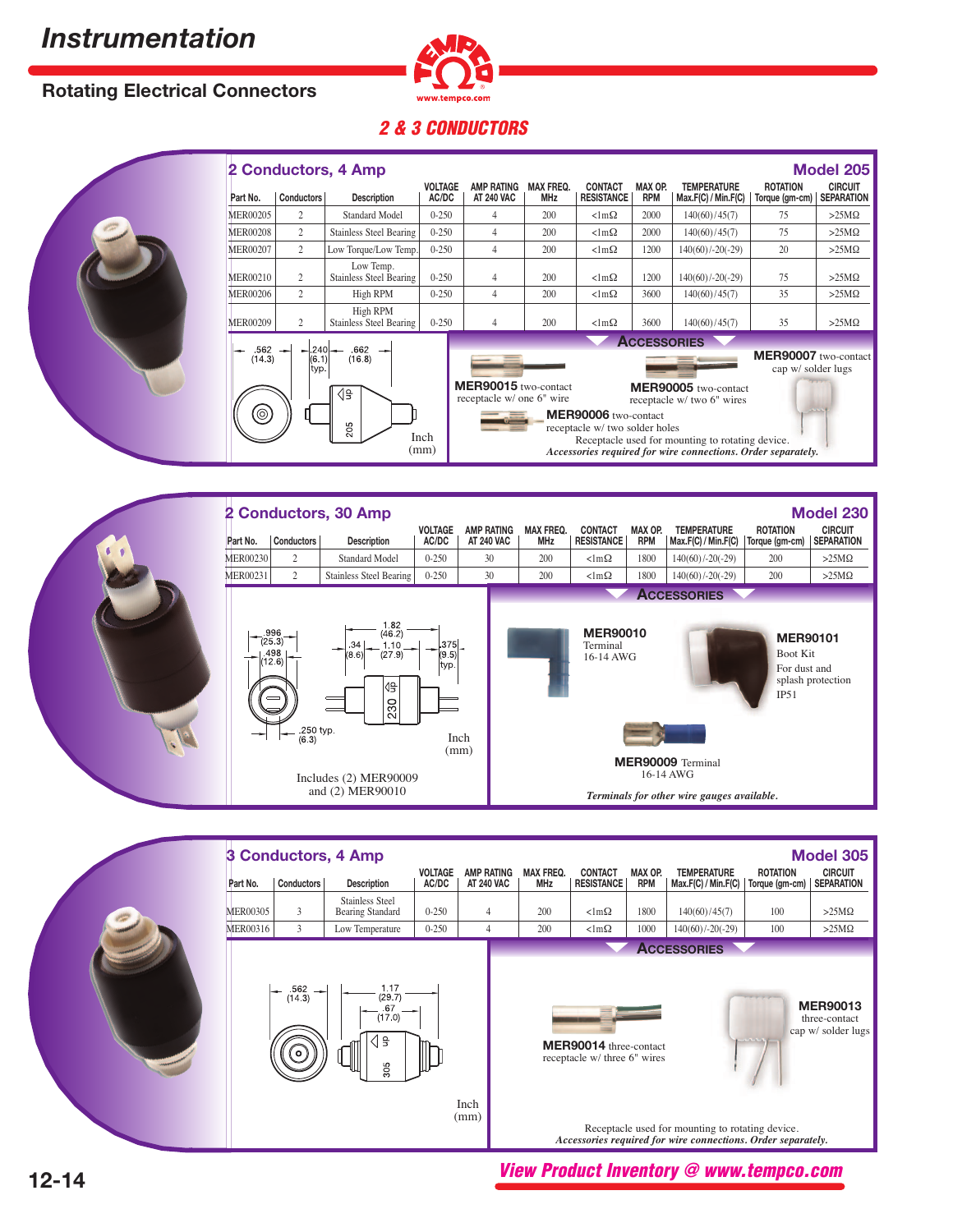# *Instrumentation*



# **Rotating Electrical Connectors**

### **3 & 4 CONDUCTORS**

|                                                                                                                       | 3 Conductors, Combination 4 Amp & 30 Amp<br><b>Model 331</b>                          |                                       |                         |                                        |                                |                                     |                       |                                                               |                                              |                                       |  |  |
|-----------------------------------------------------------------------------------------------------------------------|---------------------------------------------------------------------------------------|---------------------------------------|-------------------------|----------------------------------------|--------------------------------|-------------------------------------|-----------------------|---------------------------------------------------------------|----------------------------------------------|---------------------------------------|--|--|
| Part No.                                                                                                              | Conductors                                                                            | <b>Description</b>                    | <b>VOLTAGE</b><br>AC/DC | <b>AMP RATING</b><br><b>AT 240 VAC</b> | <b>MAX FREQ.</b><br><b>MHz</b> | <b>CONTACT</b><br><b>RESISTANCE</b> | MAX OP.<br><b>RPM</b> | <b>TEMPERATURE</b><br>Max.F(C) / Min.F(C)                     | <b>ROTATION</b><br>Torque (gm-cm) SEPARATION | <b>CIRCUIT</b>                        |  |  |
| <b>MER00331</b>                                                                                                       | 3                                                                                     | <b>Standard Model</b>                 | $0 - 250$               | 2@4/1@30                               | 100                            | $\langle \text{lm}\Omega \rangle$   | 1800                  | $140(60)$ /-20(-29)                                           | 200                                          | $>25M\Omega$                          |  |  |
| <b>MER00333</b>                                                                                                       | 3                                                                                     | <b>Stainless Steel Bearing</b>        | $0 - 250$               | 2@4/1@30                               | 100                            | $\langle \text{lm}\Omega \rangle$   | 1800                  | $140(60)$ /-20(-29)                                           | 200                                          | $>25M\Omega$                          |  |  |
|                                                                                                                       |                                                                                       | <b>ACCESSORIES</b><br><b>MER90010</b> |                         |                                        | <b>MER90101</b>                |                                     | $.996 -$<br>(25.3)    |                                                               | 1.82<br>(46.2)                               |                                       |  |  |
|                                                                                                                       | <b>Boot Kit</b><br>Terminal<br>For dust and<br>16-14 AWG<br>splash protection<br>IP51 |                                       |                         |                                        |                                |                                     |                       | .34<br>(8.6)<br>شهر<br>12.6<br>.110<br>(2.8)<br>.250<br>(6.3) | 1.10<br>(27.9)<br>4월<br>331                  | .375<br>(9.5)<br>typ.<br>Inch<br>(mm) |  |  |
| MER90009 Terminal<br><b>MER90008</b> Terminal<br>16-14 AWG<br>22-18 AWG<br>Terminals for other wire gauges available. |                                                                                       |                                       |                         |                                        |                                |                                     |                       | Includes $(1)$ MER90010,<br>(1) MER90009 and (4) MER90008     |                                              |                                       |  |  |





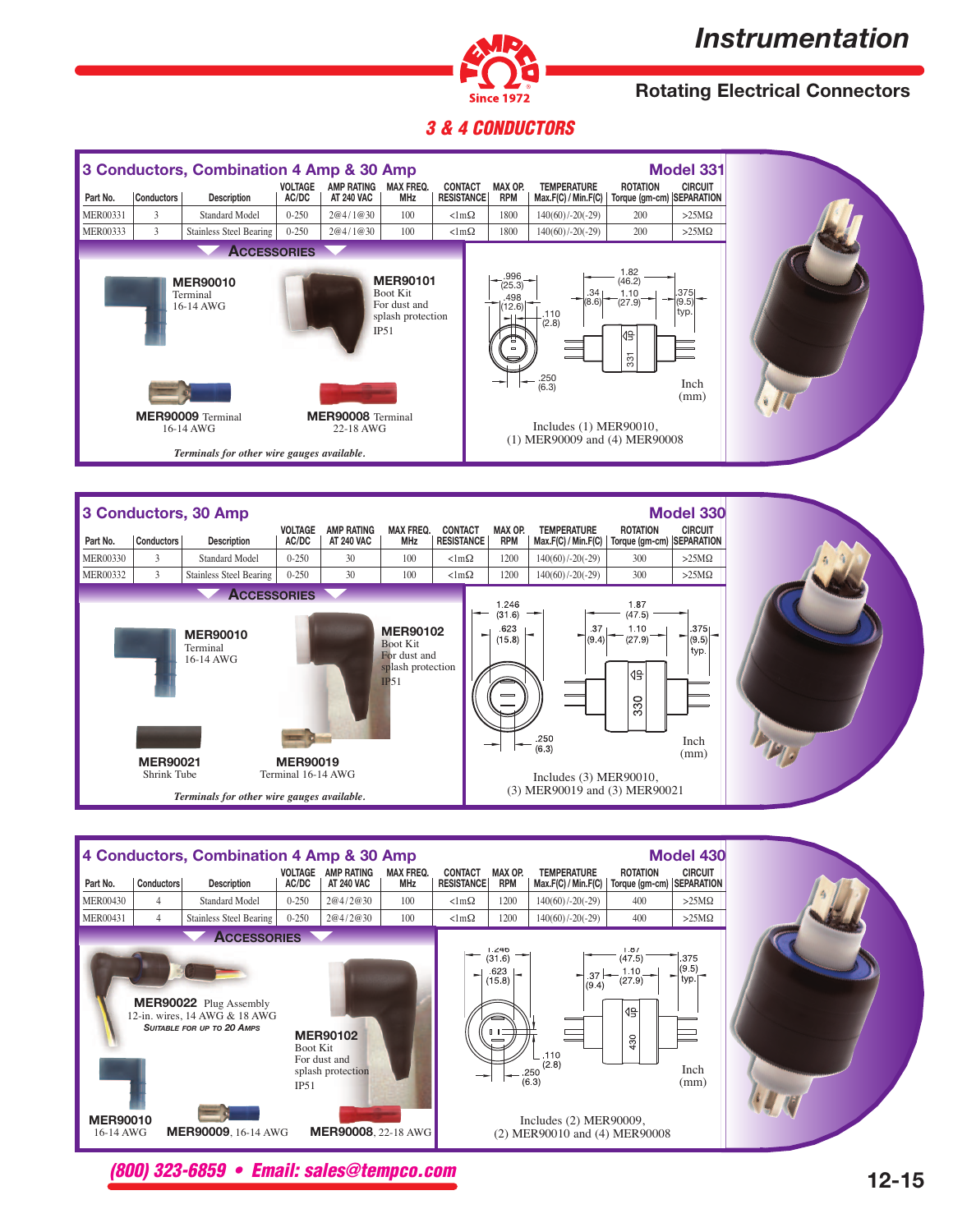# **Rotating Electrical Connectors**



## **4, 6 & 8 CONDUCTORS**







**View Product Inventory @ www.tempco.com**